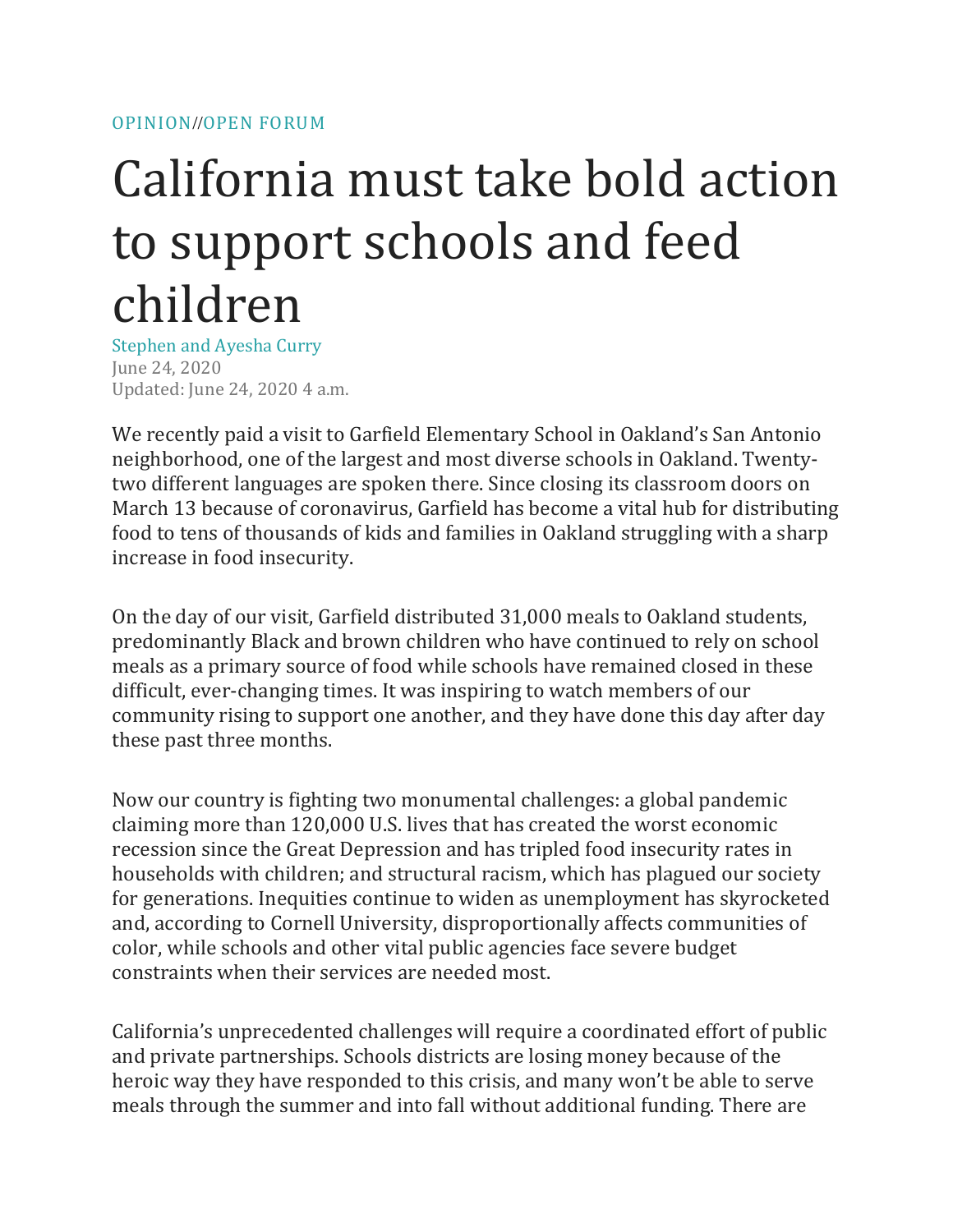long-term costs as well. According to the Centers for Disease Control and Prevention, student nutrition has been proven to [positively affect academic](https://www.cdc.gov/healthyschools/health_and_academics/pdf/factsheetDietaryBehaviors.pdf)  [achievement](https://www.cdc.gov/healthyschools/health_and_academics/pdf/factsheetDietaryBehaviors.pdf) and quality-of-life outcomes. The lack of access to healthy food is exacerbated by socioeconomic status and most prevalent in low-income communities of color, meaning children who are forced to miss meals now may face more hardships later.

Places like our hometown of Oakland, with deep traditions of community engagement, protest and civic action, understand what is at stake. Oakland grasps that a community's members cannot lift themselves up without proper nutrition, a steady income and stable housing. Local school districts, including Oakland Unified, have taken the initiative to provide 4 million meals to children during school closures by marshaling resources through a collaborative established by our Eat. Learn. Play. Foundation, in partnership with Alameda County Community Food Bank, No Kid Hungry, Office of Kat Taylor, and World Central Kitchen. Oakland is rising to meet this moment, led by volunteers and food service workers, primarily women of color, who have become masked heroes to these children and their families.

Communities throughout California need a strong commitment to provide funding to the school districts that have been unflinching in serving their communities during this crisis. Even with recent federal legislation, there is no bailout on the horizon. [School districts are incurring debt](https://www.usatoday.com/story/news/education/2020/05/31/coronavirus-school-lunch-programs-going-broke-because-kids-hunger/3101507001/) and straining their limited resources to stay open and safely serve meals to children in need. Many school districts, like Oakland, could be facing enormous financial shortfalls in a few months. We would like to see a stronger acknowledgement from the state of the scale of these additional COVID-related costs, as well as bold action to provide funding to reimburse schools for months of bringing this service to highneed communities.

California's budget is a statement of our values, principles and priorities as a people. The inclusion of funding that supports schools giving children and families access to food — a most basic human need to foster learning and growth — is a critical lifeline for families now, and our children's future.

The state Legislature has proposed funding through the state budget to school districts to continue providing meals, and we urge the Legislature and Gov. Gavin Newsom to pass this budget. Just as the heroes in Oakland have stepped up to provide food to children and families who have struggled so hard for so long,